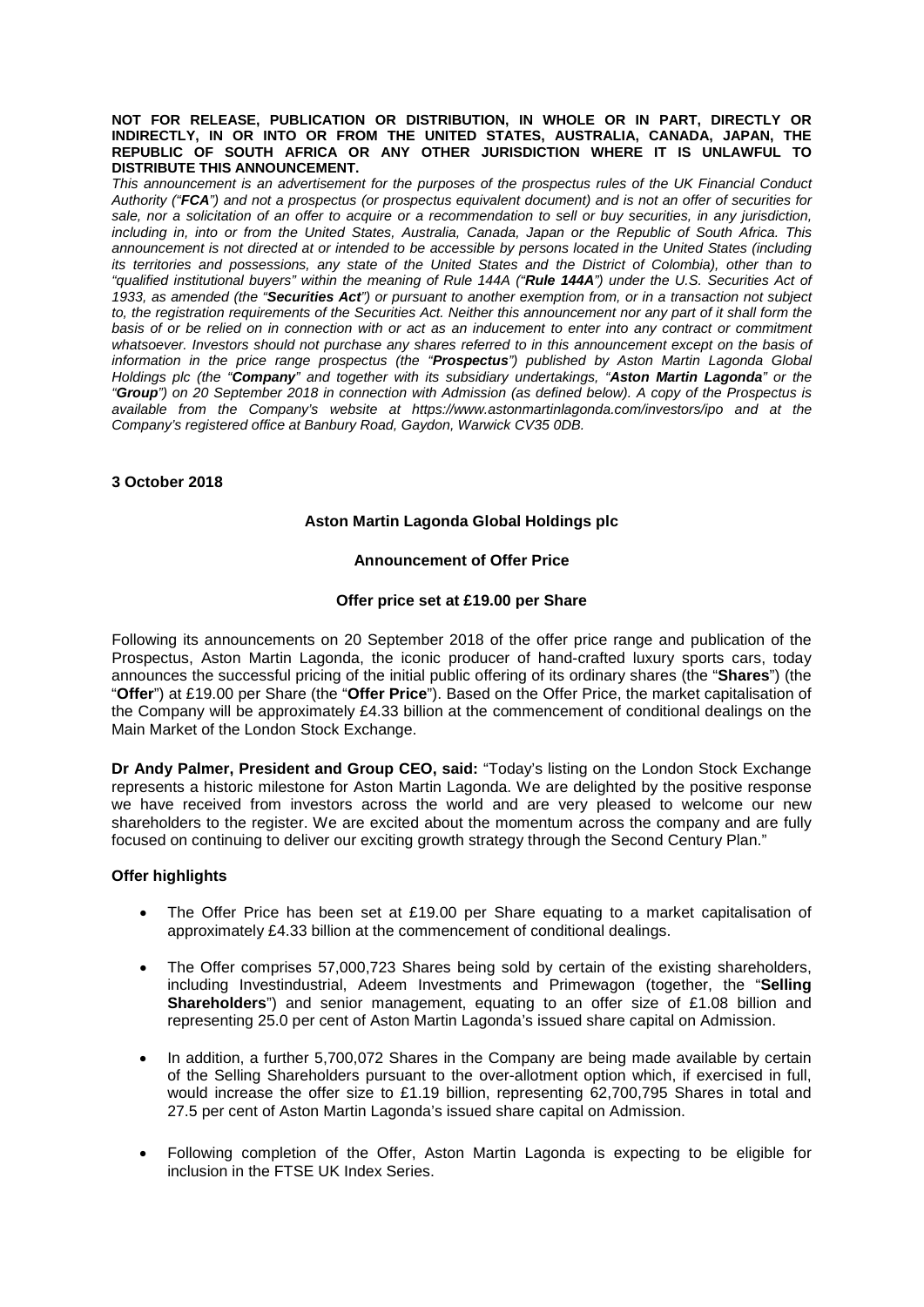- Immediately following Admission, the issued share capital of the Company will be 228,002,890 Shares.
- Commencement of conditional dealings on the London Stock Exchange is expected to take place at 8.00am on 3 October 2018 under the ticker "AML" (ISIN: GB00BFXZC448). Investors should note that only investors who applied for, and were allocated, Shares in the institutional offer will be able to deal in the Shares on a conditional basis.
- Admission of the Company's Shares is expected to occur and unconditional dealings in the Shares on the London Stock Exchange are expected to commence on 8 October 2018.
- The pricing statement relating to the Offer (the "**Pricing Statement**") will be available free of charge at the Company's registered office at Banbury Road, Gaydon, Warwick CV35 0DB<br>and will be published on the Company's website at Company's website at https://www.astonmartinlagonda.com/investors/ipo.

## **MEDIA ENQUIRIES**

| <b>Aston Martin Lagonda Press Office</b>                      | +44 1926 692 019 |
|---------------------------------------------------------------|------------------|
| Simon Sproule, Kevin Watters, Grace Barnie<br>$\bullet$       |                  |
| Teneo Blue Rubicon (public relations advisor to Aston Martin) | +44 20 7420 3189 |
| Tim Burt, Doug Campbell, Haya Herbert-Burns<br>$\bullet$      |                  |
| <b>Joint Global Co-ordinators</b>                             |                  |
| Deutsche Bank                                                 | +44 20 7545 8000 |
| Edward Sankey, Simon Gorringe, Reinhard Kuehn<br>$\bullet$    |                  |
| Goldman Sachs International                                   | +44 20 7774 1000 |
| Anthony Gutman, Richard Cormack, Duncan Stewart<br>$\bullet$  |                  |
| J.P. Morgan Cazenove (Sole Sponsor)                           | +44 20 7742 4000 |
| Robert Constant, Nicholas Hall, Luca Santini<br>$\bullet$     |                  |
| <b>Financial Advisor to the Company</b>                       |                  |
| Lazard                                                        | +44 20 7187 2000 |
| Charlie Foreman, Riccardo Villa, Simon Chambers<br>$\bullet$  |                  |
| <b>Joint Bookrunners</b>                                      |                  |
| <b>BofA Merrill Lynch</b>                                     | +44 20 7628 1000 |
| Credit Suisse Securities (Europe) Limited                     | +44 20 7888 8888 |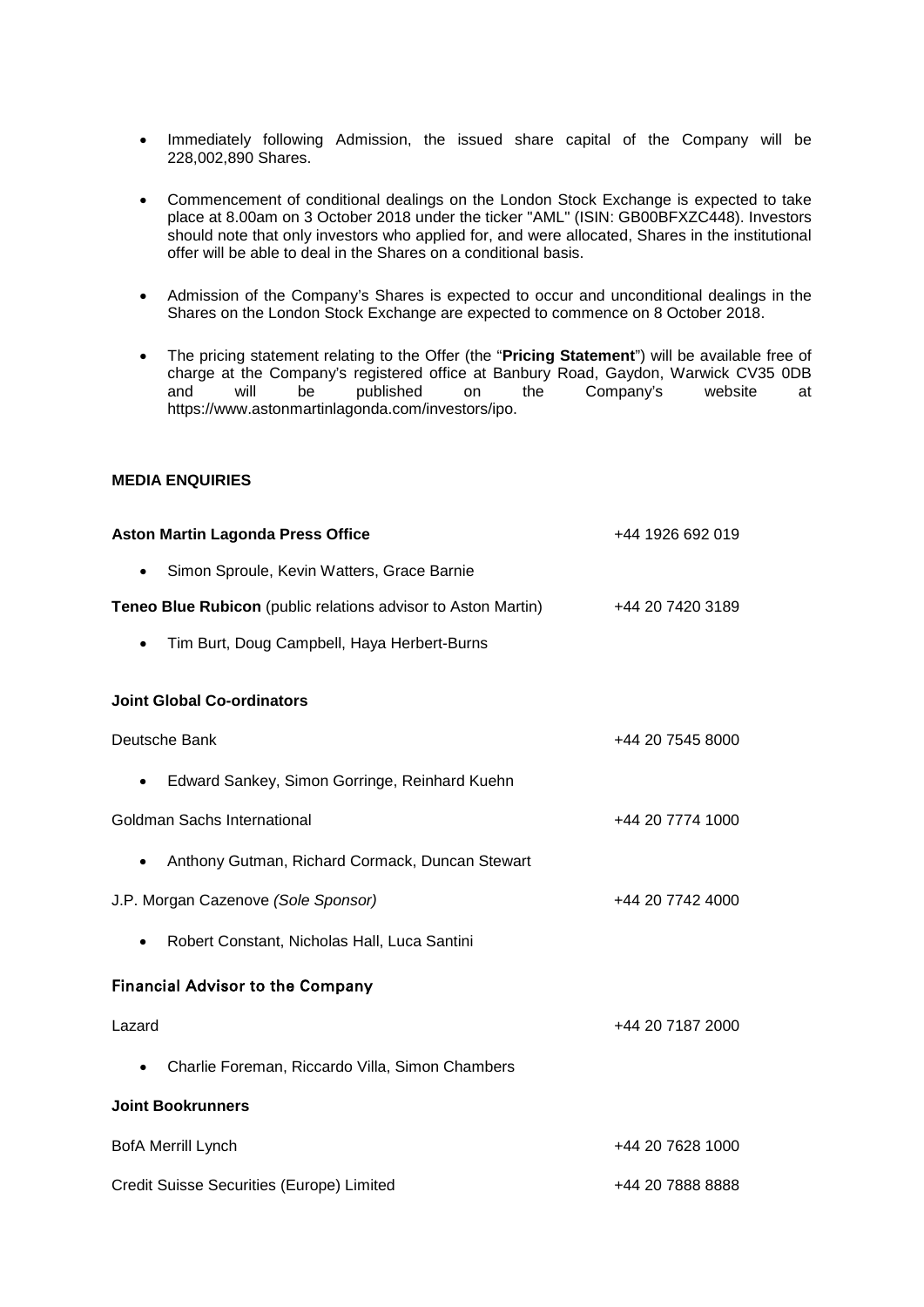| <b>HSBC</b>                              | +44 20 7991 8888 |
|------------------------------------------|------------------|
| UniCredit Corporate & Investment Banking | +39 02 8862 1    |
| <b>Co-Lead Managers</b>                  |                  |
| CI Capital Investment Banking S.A.E.     | +202 3333 7228   |
| <b>Houlihan Lokey</b>                    | +1 212 497 4100  |
| Mediobanca                               | +39 02 8829 1    |
| <b>Numis</b>                             | +44 20 7260 1000 |

## **Disclaimer / Forward Looking Statements / General Disclosures**

Important Notice

The contents of this announcement, which have been prepared by and are the sole responsibility of the Company, have been approved by J.P. Morgan Securities plc (which conducts its UK investment banking activities under the name J.P. Morgan Cazenove), solely for the purposes of section 21(2)(b) of the Financial Services and Markets Act 2000.

This announcement is for informational purposes only and does not purport to be full or complete, nor does it constitute or form part of any invitation or inducement to engage in investment activity, nor does it constitute an offer or invitation to buy any securities, in any jurisdiction including the United States, or a recommendation in respect of buying, holding or selling any securities. The contents of this announcement are not to be construed as legal, financial or tax advice.

Neither this announcement nor the information contained herein nor any copy of it is for publication, distribution or release, in whole or in part, directly or indirectly, in or into or from the United States (including its territories and possessions, any State of the United States and the District of Columbia), Australia, Canada, Japan, the Republic of South Africa or any other jurisdiction where to do so would constitute a violation of the relevant laws of such jurisdiction. The distribution of this announcement may be restricted by law in certain jurisdictions and persons into whose possession any document or other information referred to herein comes should inform themselves about and observe any such restriction. Any failure to comply with these restrictions may constitute a violation of the securities laws of any such jurisdiction.

This announcement is distributed in any member state of the European Economic Area which applies Directive 2003/71/EC (such Directive, together with any amendments thereto including Directive 2010/73/EU, the "**Prospectus Directive**") only to those persons who are qualified investors for the purposes of the Prospectus Directive in such member state, and such other persons as these materials may be addressed to on legal grounds, and no person that is not a relevant person or qualified investor may act or rely on this announcement or any of its contents.

Any purchase of Shares in respect of the Offer should be made solely on the basis of the information contained in the Prospectus and in any prospectus supplements to be issued by the Company in connection with the Offer. Times and dates set out in this announcement are indicative only and may be subject to change without notice. There is no guarantee that Admission will occur and you should not base your financial decisions on the Company's intentions in relation to Admission at this stage. Acquiring investments to which this announcement relates may expose an investor to a significant risk of losing all of the amount invested. Persons considering making such investments should consult an authorised person specialising in advising on such investments. This announcement does not constitute a recommendation concerning the Offer. The value of Shares can decrease as well as increase. Potential investors should consult a professional advisor as to the suitability of the Offer for the person concerned.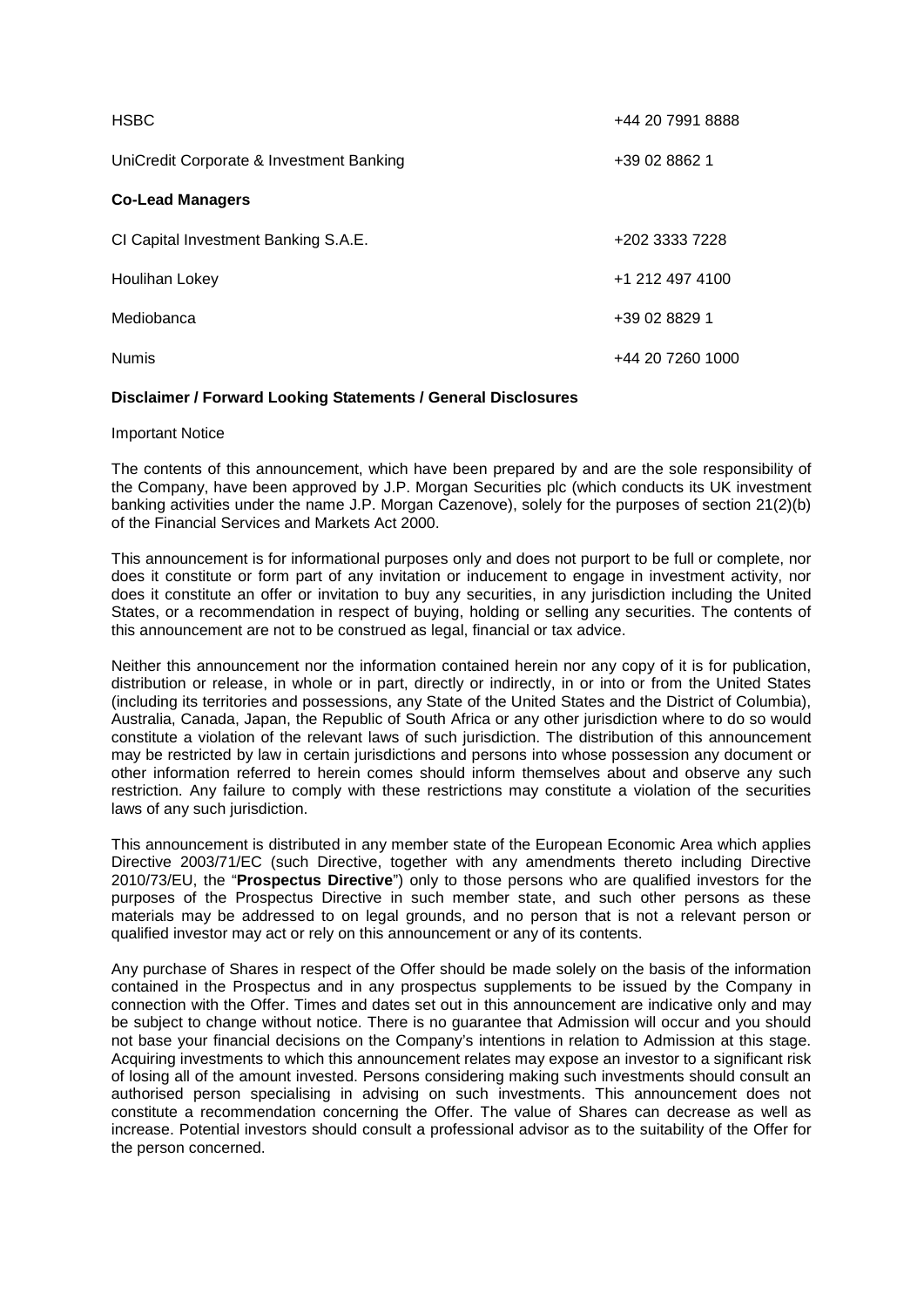None of Deutsche Bank AG, London Branch, Goldman Sachs International, J.P. Morgan Securities plc, Credit Suisse Securities (Europe) Limited, HSBC Bank plc, Merrill Lynch International, UniCredit Bank AG, Milan Branch, CI Capital Investment Banking S.A.E., Houlihan Lokey Capital, Inc., Mediobanca – Banca di Credito Finanziario S.p.A., Numis Securities Limited (the "**Banks**"), nor Lazard & Co. Limited nor any of their respective affiliates, their respective directors, officers or employees, advisers, agents or any other person accepts any responsibility or liability whatsoever for the contents of, or makes any representations or warranties, express or implied, as to the accuracy, fairness or completeness of the information presented or contained in this announcement (or whether any information has been omitted from this announcement) or any other information relating to Aston Martin Lagonda, whether written, oral or in a visual or electronic form, and howsoever transmitted or made available or for any loss howsoever arising from any use of this announcement or its contents or otherwise arising in connection therewith. Accordingly, each of the Banks, Lazard & Co. Limited and their respective affiliates, their respective directors, officers or employees, and any other person acting on their behalf expressly disclaims, to the fullest extent possible, any and all liability whatsoever for any loss howsoever arising from, or in reliance upon, the whole or any part of the contents of this announcement, whether in tort, contract or otherwise which they might otherwise have in respect of this announcement or its contents or otherwise arising in connection therewith.

Each of Goldman Sachs International, J.P. Morgan Securities plc, Credit Suisse Securities (Europe) Limited, HSBC Bank plc and Merrill Lynch International is authorised in the United Kingdom by the Prudential Regulation Authority (the "**PRA**") and regulated in the United Kingdom by the PRA and the FCA. Deutsche Bank AG, London Branch, which is authorised under German Banking Law (competent authority: European Central Bank) and, in the United Kingdom, by the PRA, is subject to supervision by the European Central Bank and by BaFin, Germany's Federal Financial Supervisory Authority, and is subject to limited regulation in the United Kingdom by the PRA and the FCA. Each of Numis Securities Limited and Lazard & Co. Limited is authorised and regulated in the United Kingdom by the FCA. Each of UniCredit Bank AG, Milan Branch and Mediobanca – Banca di Credito Finanziario S.p.A. is authorised and supervised by the Bank of Italy and the Italian stock market regulator, Consob. Houlihan Lokey Capital, Inc. is regulated by the United States Securities and Exchange Commission. CI Capital Investment Banking S.A.E. is supervised by the Egyptian Financial Supervisory Authority in Egypt. Each of the Banks and Lazard & Co. Limited is acting exclusively for the Company and no one else in connection with the matters referred to in this announcement, and will not regard any other person as their respective clients in relation to the matters referred to in this announcement and will not be responsible to anyone other than the Company for providing the protections afforded to their respective clients nor for providing advice in relation to the matters referred to in this announcement, the contents of this announcement or any transaction, arrangement or other matter referred to herein.

In connection with the Offer, each of the Banks and any of their respective affiliates, may take up a portion of the Shares in the Offer as a principal position and in that capacity may retain, purchase or sell for its own account such securities and any Shares or related investments and may offer or sell such Shares or other investments otherwise than in connection with the Offer. Accordingly, references in the Prospectus to Shares being offered or placed should be read as including any offering or placement of Shares to any of the Banks or any of their respective affiliates acting in such capacity. In addition certain of the Banks or their affiliates may enter into financing arrangements (including swaps or contracts for differences) with investors in connection with which the Banks and any of their affiliates may from time to time acquire, hold or dispose of Shares. None of the Banks intend to disclose the extent of any such investment or transactions otherwise than in accordance with any legal or regulatory obligation to do so.

None of the Banks nor any of their respective affiliates accepts any responsibility whatsoever for the contents of this announcement including its accuracy, completeness and verification or for any other statement made or purported to be made by it, or on its behalf, in connection with the Company, the Shares or the Offer, and nothing contained in this announcement is, or shall be relied upon as, a promise or representation in this respect, whether as to the past or the future. Accordingly, apart from the responsibilities and liabilities, if any, which may be imposed on J.P. Morgan Securities plc by FSMA or the regulatory regime established thereunder, each of the Banks and each of their respective affiliates disclaim, to the fullest extent permitted by applicable law, all and any liability whether arising in tort, delict, contract or otherwise which they might otherwise be found to have in respect of this announcement or any such statement. No representation or warranty express or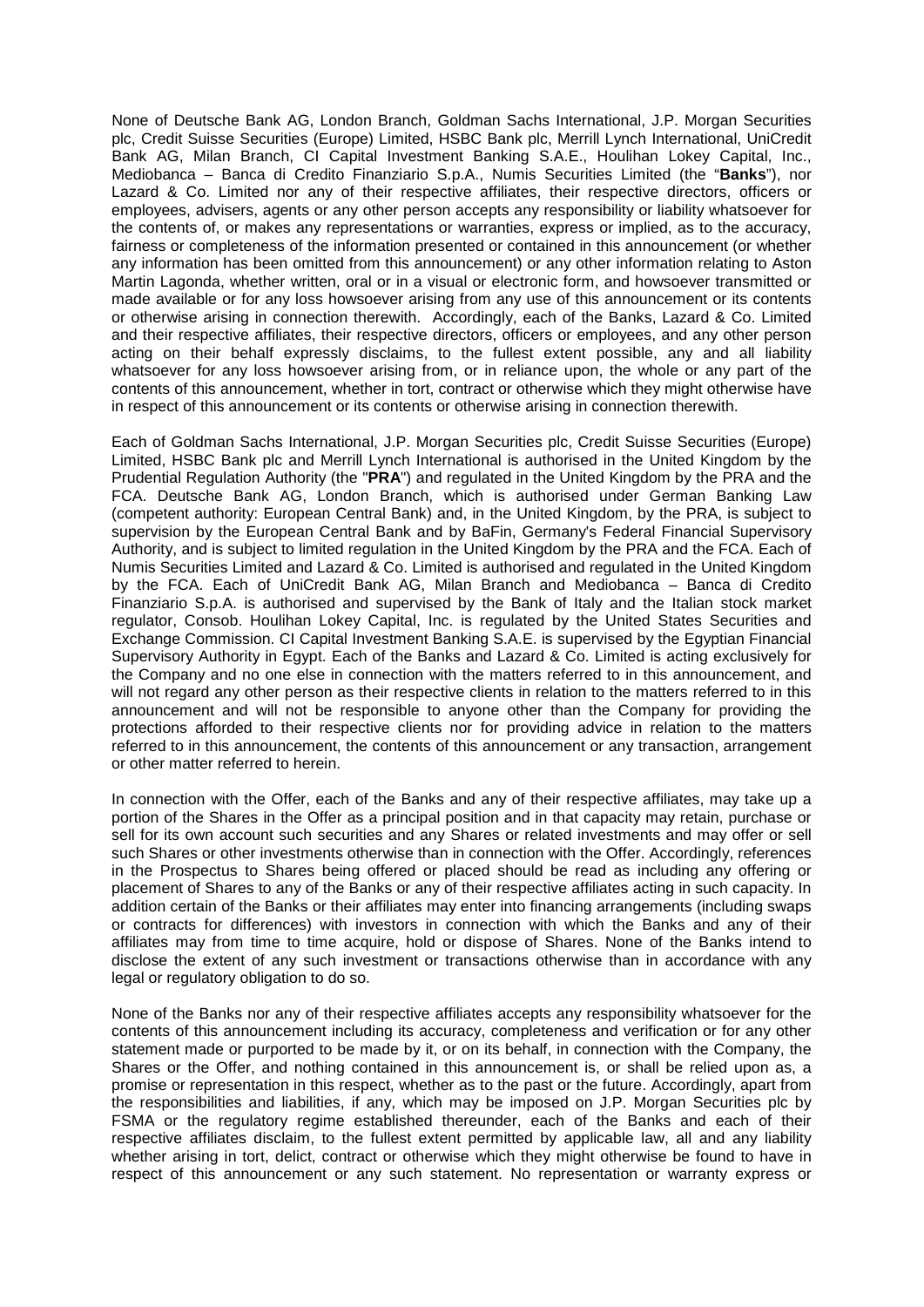implied, is made by any of the Banks or any of their respective affiliates as to the accuracy, completeness, verification or sufficiency of the information set out in this announcement, and nothing in this announcement will be relied upon as a promise or representation in this respect, whether or not to the past or future.

This announcement includes certain forward-looking statements, forecasts, estimates, projections and opinions ("**Forward-looking Statements**"). When used in this announcement, the words "anticipate", "believe", "estimate", "forecast", "expect", "intend", "plan", "project", "may", will" or "should" or, in each case, their negative or other variations or similar expressions, as they relate to the Company and Aston Martin Lagonda, their management or third parties, identify Forward-looking Statements. Forward-looking Statements include statements regarding Aston Martin Lagonda's business strategy, objectives, financial condition, results of operations and market data, as well as any other statements that are not historical facts. These statements reflect beliefs of the Directors, (including based on their expectations arising from pursuit of the Group's strategy) as well as assumptions made by the Directors and information currently available to the Company.

Although the Directors consider that these beliefs and assumptions are reasonable, by their nature, Forward-looking Statements involve known and unknown risks, uncertainties, assumptions and other factors because they relate to events and depend on circumstances that will occur in the future whether or not outside the control of the Company. These factors, risks, uncertainties and assumptions could cause actual outcomes and results to be materially different from those projected. Past performance cannot be relied upon as a guide to future performance and should not be taken as a representation that trends or activities underlying past performance will continue in the future. No representation is made or will be made that any Forward-looking Statements will be achieved or will prove to be correct. These factors, risks, assumptions and uncertainties expressly qualify all subsequent oral and written Forward-looking Statements attributable to Aston Martin Lagonda or persons acting on its behalf.

Each of the Company, the Banks and Lazard & Co. Limited and their respective affiliates expressly disclaim any obligation or undertaking to update, review or revise any Forward-looking Statement and disclaims any obligation to update its view of any risks or uncertainties described herein or to publicly announce the result of any revisions to the Forward-looking Statements made in this announcement, except as required by law.

Any securities referred to herein may not be offered or sold, directly or indirectly, in the United States unless registered under the Securities Act or offered in a transaction exempt from, or not subject to, the registration requirements of the Securities Act. Any potential offer and sale of securities referred to herein will not be registered under the Securities Act or under the applicable securities laws of Australia, Canada, Japan or the Republic of South Africa. There will be no public offer of the Shares in the United States, Australia, Canada, Japan or the Republic of South Africa or in any other jurisdiction where such offer is unlawful.

This announcement does not constitute or form part of any offer or invitation to sell or issue, or any solicitation of any offer to purchase or subscribe for, any securities other than the securities to which it relates or any offer or invitation to sell or issue, or any solicitation of any offer to purchase or subscribe for, such securities by any person in any circumstances in which such offer or solicitation is unlawful.

In connection with the Offer, Goldman Sachs International (the "**Stabilising Manager**"), or any of its agents, may (but will be under no obligation to), to the extent permitted by applicable law, over-allot Shares or effect other stabilisation transactions with a view to supporting the market price of the Shares at a higher level than that which might otherwise prevail in the open market. The Stabilising Manager is not required to enter into such transactions and such transactions may be effected on any securities market, over-the-counter market, stock exchange or otherwise and may be undertaken at any time during the period commencing on the date of the commencement of conditional dealings of the Shares on the London Stock Exchange's main market for listed securities and ending no later than 30 calendar days thereafter. However, there will be no obligation on the Stabilising Manager or any of its agents to effect stabilising transactions and there is no assurance that stabilising transactions will be undertaken. Such stabilisation, if commenced, may be discontinued at any time without prior notice. Except as required by law or regulation, neither the Stabilising Manager nor any of its agents